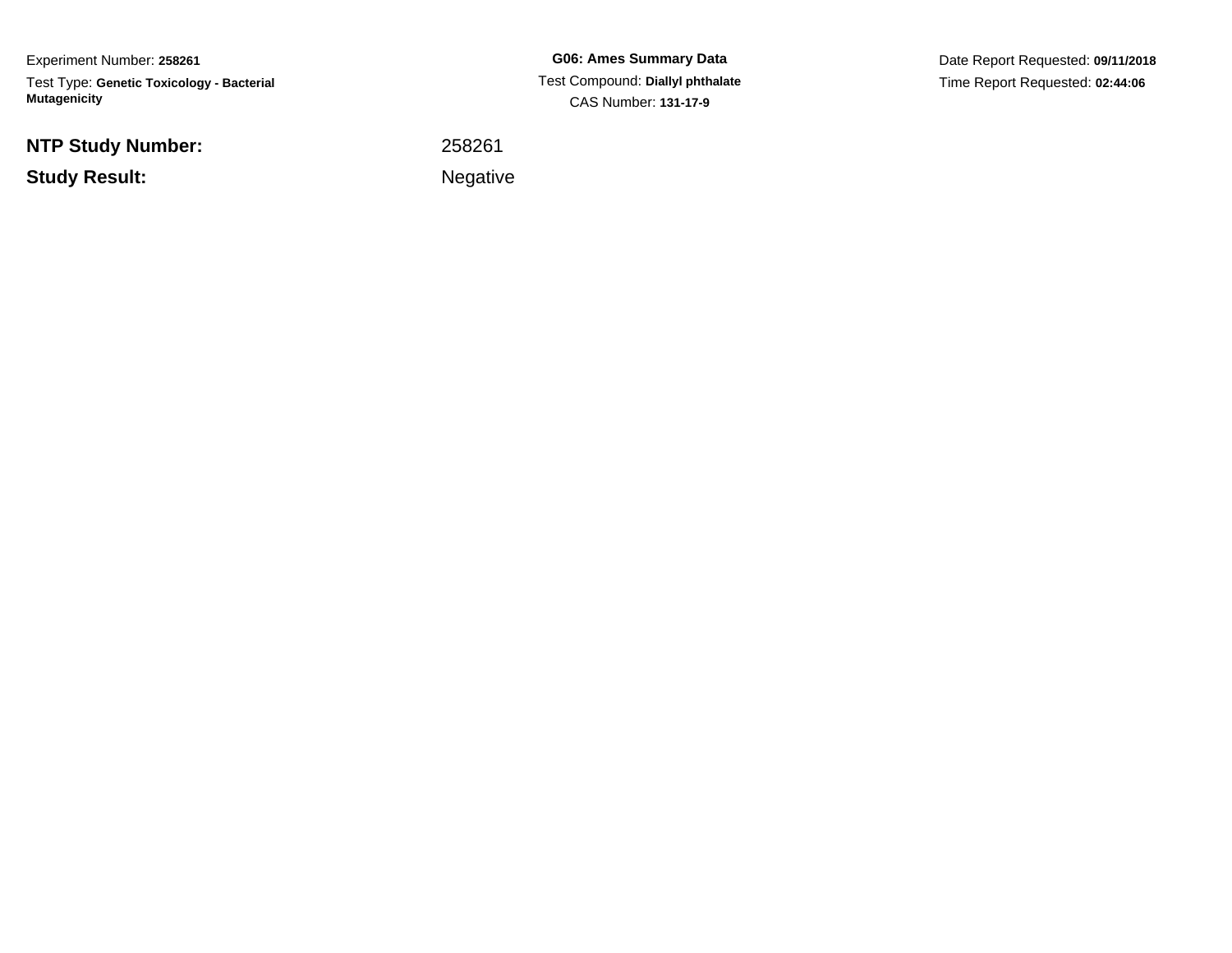Test Type: **Genetic Toxicology - Bacterial Mutagenicity**

## **G06: Ames Summary Data** Test Compound: **Diallyl phthalate**CAS Number: **131-17-9**

|                               |                   |                   | Strain: TA100          |                        |                     |
|-------------------------------|-------------------|-------------------|------------------------|------------------------|---------------------|
| Dose (ug/Plate)               | <b>Without S9</b> | <b>Without S9</b> | <b>With 10% Rat S9</b> | <b>With 10% Rat S9</b> | With 10% Hamster S9 |
| Vehicle Control <sup>1</sup>  | $110 \pm 12.2$    | $125 \pm 7.3$     | $186 \pm 25.4$         | $244 \pm 12.5$         | 7.0<br>$210 \pm$    |
| 33.0                          |                   | $167 \pm 15.4$    |                        | $287 \pm 18.2$         |                     |
| 100.0                         | $94 \pm 5.0$      | $131 \pm 12.2$    | $131 \pm 5.0$          | $305 \pm 15.6$         | $153 \pm$<br>1.5    |
| 333.0                         | $87 \pm 6.2$      | $97 \pm 12.5$     | $106 \pm 1.7$          | 9.2<br>121 $\pm$       | $92 \pm$<br>5.5     |
| 1000.0                        | Toxic             | $166 \pm 14.0$    | $62 \pm 9.3$           | $72 \pm$<br>9.5        | $55 \pm$<br>3.5     |
| 3333.0                        | $62 \pm 6.2$      | $104 \pm 17.5$    | $19 \pm 6.6$           | $27 \pm$<br>3.6        | $21 \pm 10.1$       |
| 10000.0                       | $48 \pm 1.8$      |                   | $0 \pm 0.0$            |                        | $2 \pm$<br>1.2      |
| <b>Trial Summary</b>          | Negative          | Negative          | Negative               | Negative               | Negative            |
| Positive Control <sup>2</sup> |                   |                   | $1487 \pm 88.1$        | $1181 \pm 133.1$       | $1794 \pm 137.6$    |
| Positive Control <sup>3</sup> | $405 \pm 16.3$    | $554 \pm 76.7$    |                        |                        |                     |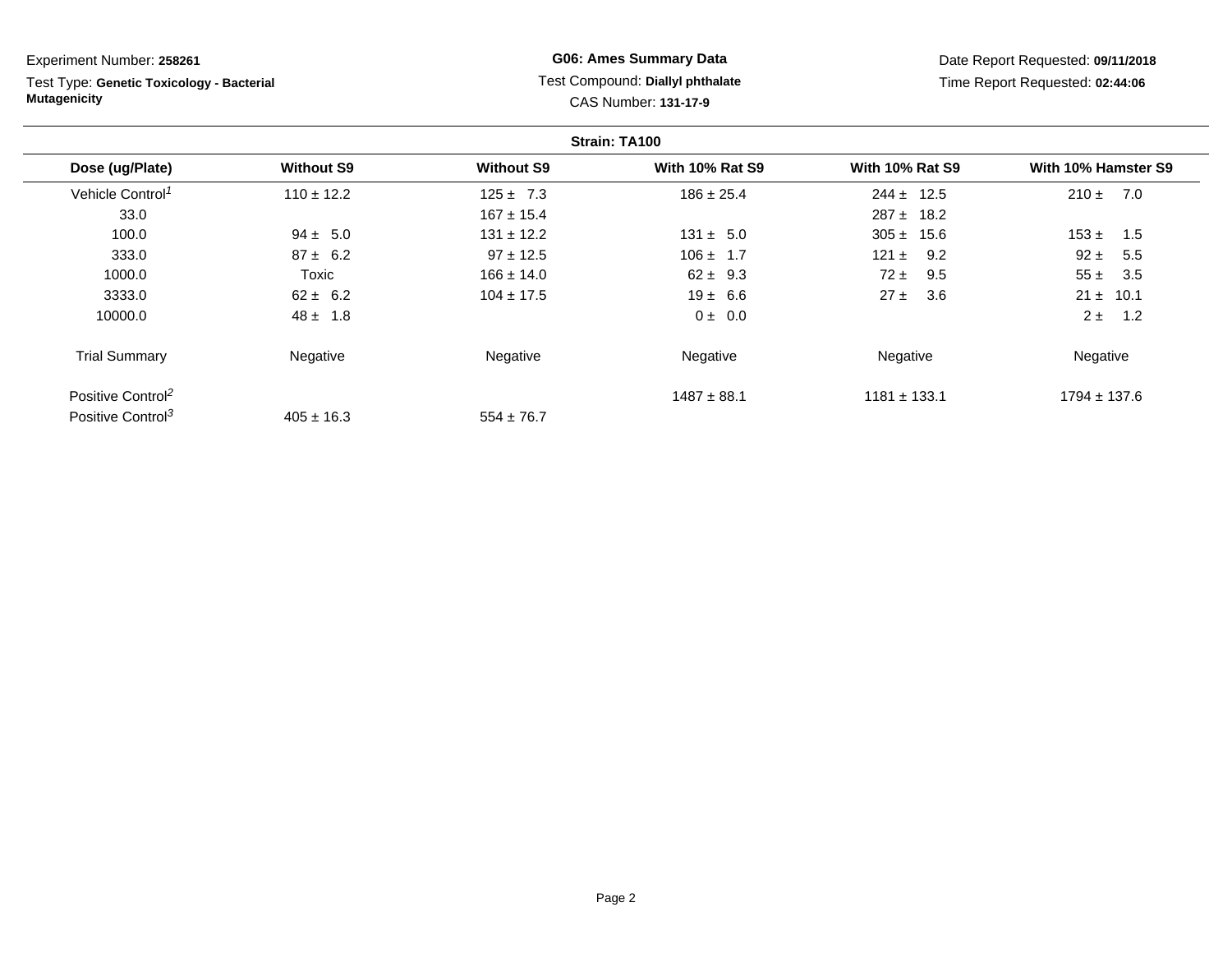Test Type: **Genetic Toxicology - Bacterial Mutagenicity**

**G06: Ames Summary Data** Test Compound: **Diallyl phthalate**CAS Number: **131-17-9**

| Dose (ug/Plate)               | With 10% Hamster S9 |  |
|-------------------------------|---------------------|--|
| Vehicle Control <sup>1</sup>  | $237 \pm 6.8$       |  |
| 33.0                          | $280 \pm 6.1$       |  |
| 100.0                         | $286 \pm 5.7$       |  |
| 333.0                         | $212 \pm 8.3$       |  |
| 1000.0                        | $212 \pm 6.5$       |  |
| 3333.0                        | $227 \pm 7.0$       |  |
| 10000.0                       |                     |  |
| <b>Trial Summary</b>          | Negative            |  |
| Positive Control <sup>2</sup> | $2030 \pm 222.9$    |  |
|                               |                     |  |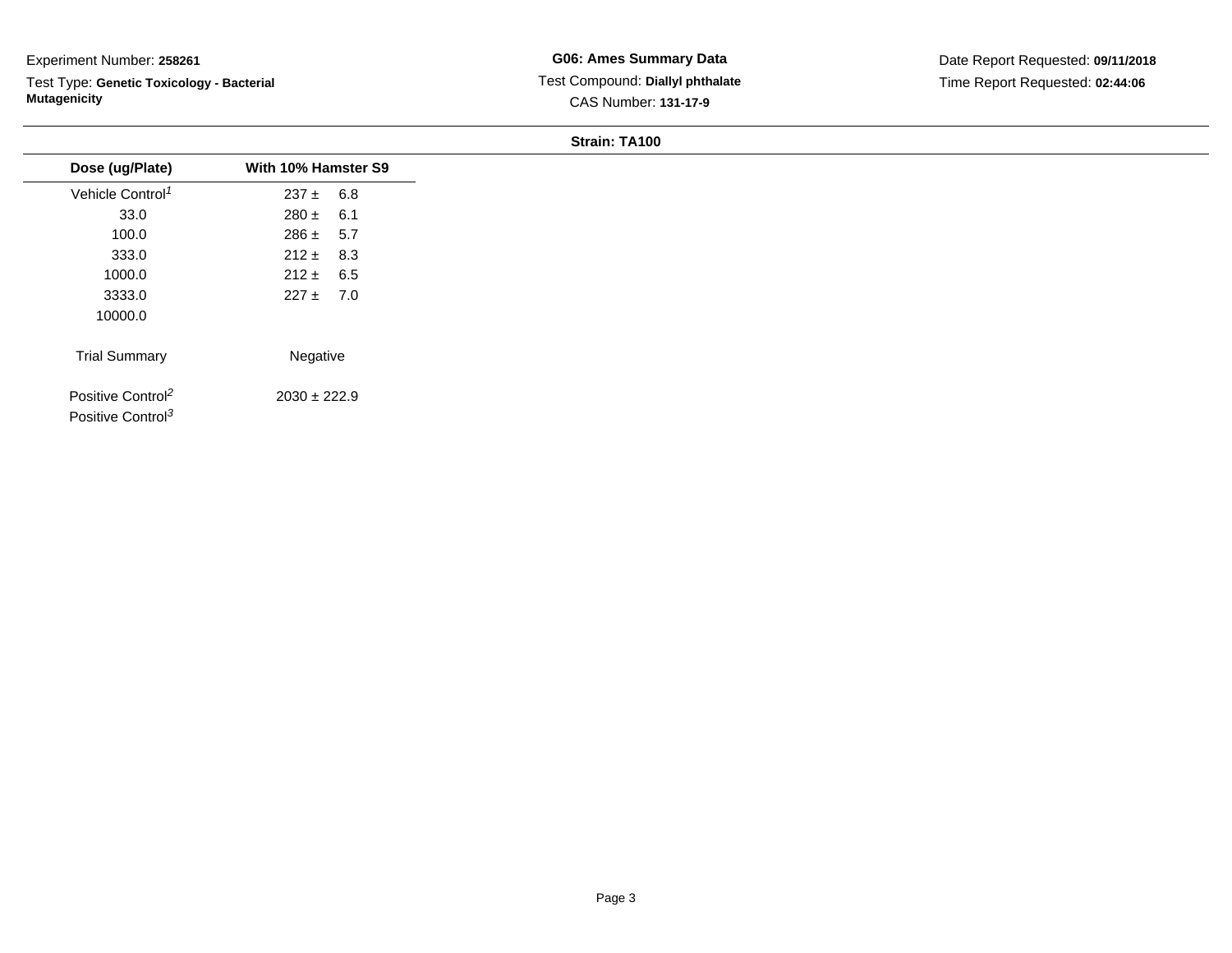Test Type: **Genetic Toxicology - Bacterial Mutagenicity**

## **G06: Ames Summary Data** Test Compound: **Diallyl phthalate**CAS Number: **131-17-9**

|                               |                   |                   | Strain: TA1535         |                        |                     |
|-------------------------------|-------------------|-------------------|------------------------|------------------------|---------------------|
| Dose (ug/Plate)               | <b>Without S9</b> | <b>Without S9</b> | <b>With 10% Rat S9</b> | <b>With 10% Rat S9</b> | With 10% Hamster S9 |
| Vehicle Control <sup>1</sup>  | $6 \pm 0.7$       | $6 \pm 0.3$       | $5 \pm 2.1$            | $7 \pm 1.2$            | $7 \pm 1.5$         |
| 33.0                          |                   | $4 \pm 0.9$       |                        | 7 ± 0.7                |                     |
| 100.0                         | $7 \pm 0.9$       | $4 \pm 1.3$       | $8 \pm 1.5$            | $8 \pm 1.8$            | $4 \pm 0.6$         |
| 333.0                         | $3 \pm 0.3$       | $4 \pm 0.7$       | $6 \pm 1.5$            | $6 \pm 1.5$            | $3 \pm 0.3$         |
| 1000.0                        | $2 \pm 0.3$       | $2 \pm 1.5$       | $1 \pm 0.6$            | $2 \pm 0.7$            | $0 \pm 0.0$         |
| 3333.0                        | $1 \pm 0.6$       | $1 \pm 0.3$       | $2 \pm 1.2$            | $2 \pm 0.6$            | $1 \pm 0.6$         |
| 10000.0                       | $1 \pm 0.3$       |                   | $1 \pm 0.6$            |                        | 0 ± 0.0             |
| <b>Trial Summary</b>          | Negative          | Negative          | Negative               | Negative               | Negative            |
| Positive Control <sup>2</sup> |                   |                   | $33 \pm 2.9$           | $331 \pm 61.3$         | $41 \pm 0.9$        |
| Positive Control <sup>3</sup> | $67 \pm 8.1$      | $95 \pm 5.2$      |                        |                        |                     |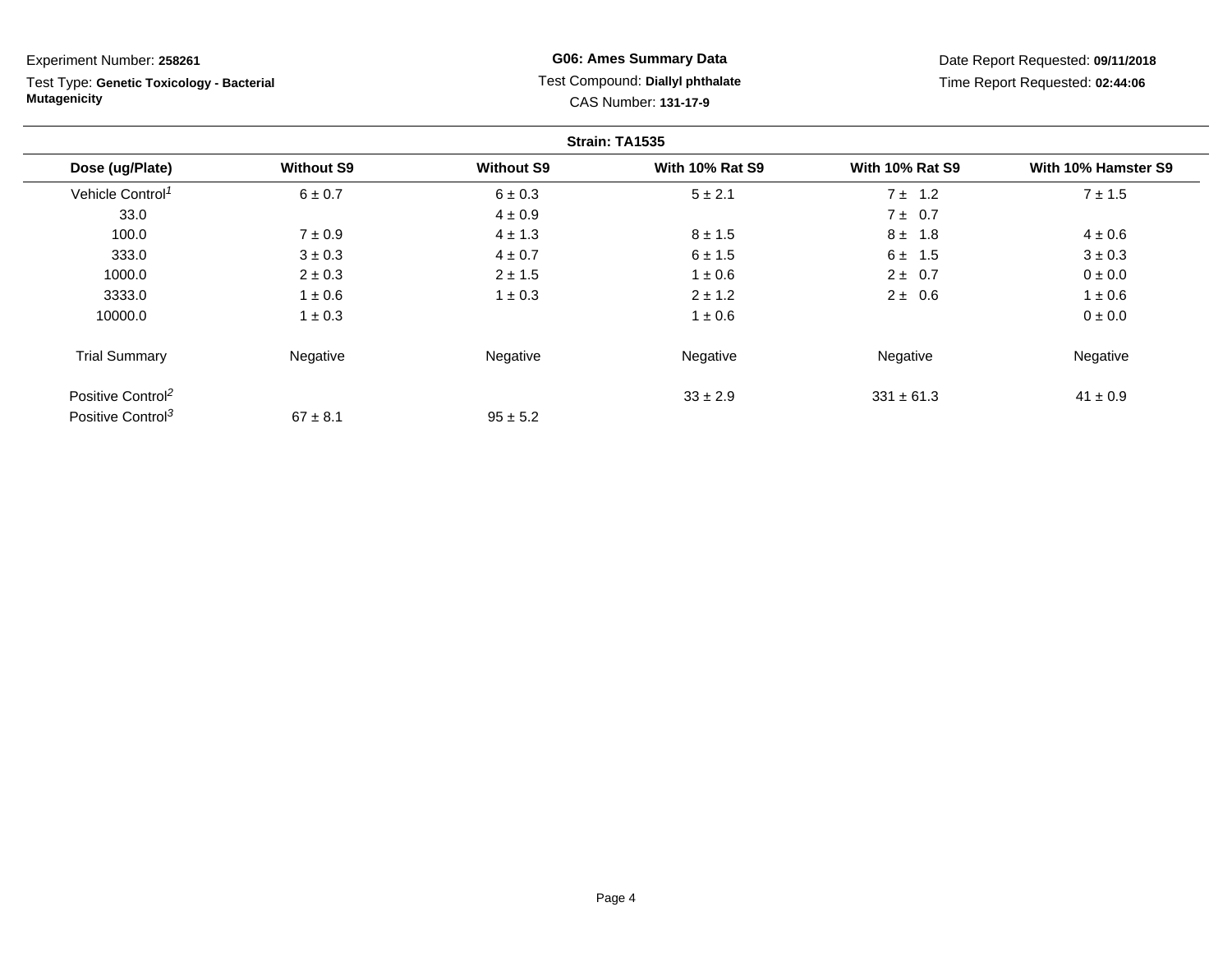Test Type: **Genetic Toxicology - Bacterial Mutagenicity**

| Dose (ug/Plate)                                                | With 10% Hamster S9 |
|----------------------------------------------------------------|---------------------|
| Vehicle Control <sup>1</sup>                                   | $7 \pm 1.2$         |
| 33.0                                                           | $10 \pm 2.6$        |
| 100.0                                                          | $13 \pm 1.5$        |
| 333.0                                                          | $15 \pm 2.6$        |
| 1000.0                                                         | $2 \pm 1.2$         |
| 3333.0                                                         | $2 \pm 1.2$         |
| 10000.0                                                        |                     |
| <b>Trial Summary</b>                                           | Negative            |
| Positive Control <sup>2</sup><br>Positive Control <sup>3</sup> | $56 \pm 5.2$        |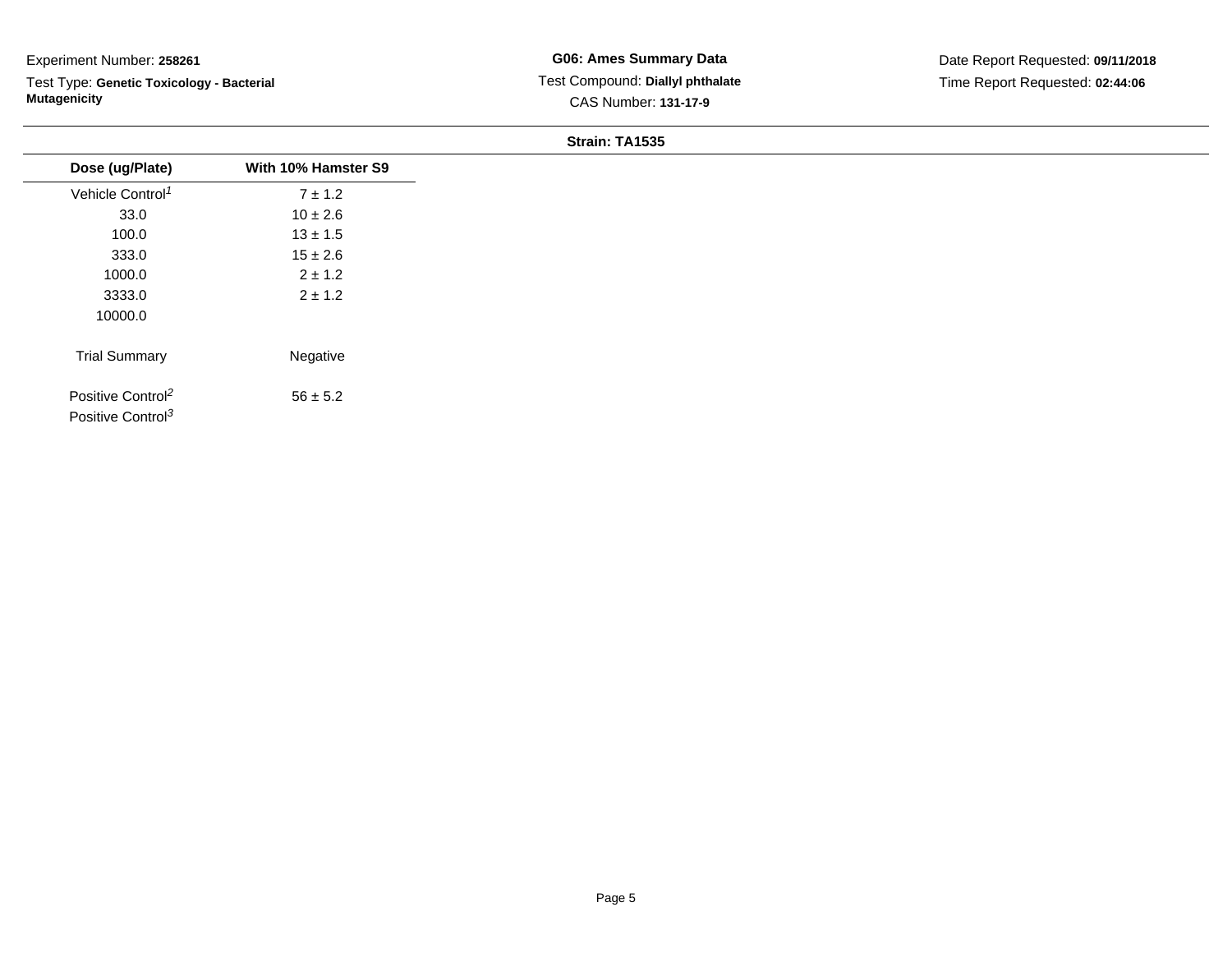Test Type: **Genetic Toxicology - Bacterial Mutagenicity**

**G06: Ames Summary Data** Test Compound: **Diallyl phthalate**CAS Number: **131-17-9**

|                               |                   |                   | Strain: TA1537         |                        |                     |
|-------------------------------|-------------------|-------------------|------------------------|------------------------|---------------------|
| Dose (ug/Plate)               | <b>Without S9</b> | <b>Without S9</b> | <b>With 10% Rat S9</b> | <b>With 10% Rat S9</b> | With 10% Hamster S9 |
| Vehicle Control <sup>1</sup>  | $5 \pm 1.3$       | $3 \pm 1.2$       | $7 \pm 0.3$            | $7 \pm 0.3$            | $7 \pm 2.0$         |
| 33.0                          |                   | $3 \pm 0.6$       |                        | $7 \pm 1.5$            |                     |
| 100.0                         | $4 \pm 0.3$       | $3 \pm 0.3$       | $7 \pm 0.6$            | $5 \pm 0.9$            | $7 \pm 0.7$         |
| 333.0                         | $3 \pm 0.7$       | $3 \pm 0.6$       | $3 \pm 0.0$            | $3 \pm 0.9$            | $4 \pm 0.0$         |
| 1000.0                        | $1 \pm 0.3$       | $3 \pm 1.2$       | $3 \pm 1.2$            | $1 \pm 0.9$            | $1 \pm 0.3$         |
| 3333.0                        | $1 \pm 0.0$       | $3 \pm 0.9$       | $1 \pm 0.6$            | $0 \pm 0.3$            | $1 \pm 0.3$         |
| 10000.0                       | $1 \pm 0.6$       |                   | $0 \pm 0.0$            |                        | 0 ± 0.0             |
| <b>Trial Summary</b>          | Negative          | Negative          | Negative               | Negative               | Negative            |
| Positive Control <sup>2</sup> |                   |                   | $161 \pm 22.9$         | $297 \pm 60.5$         | $65 \pm 10.4$       |
| Positive Control <sup>4</sup> | $181 \pm 22.9$    | $28 \pm 6.2$      |                        |                        |                     |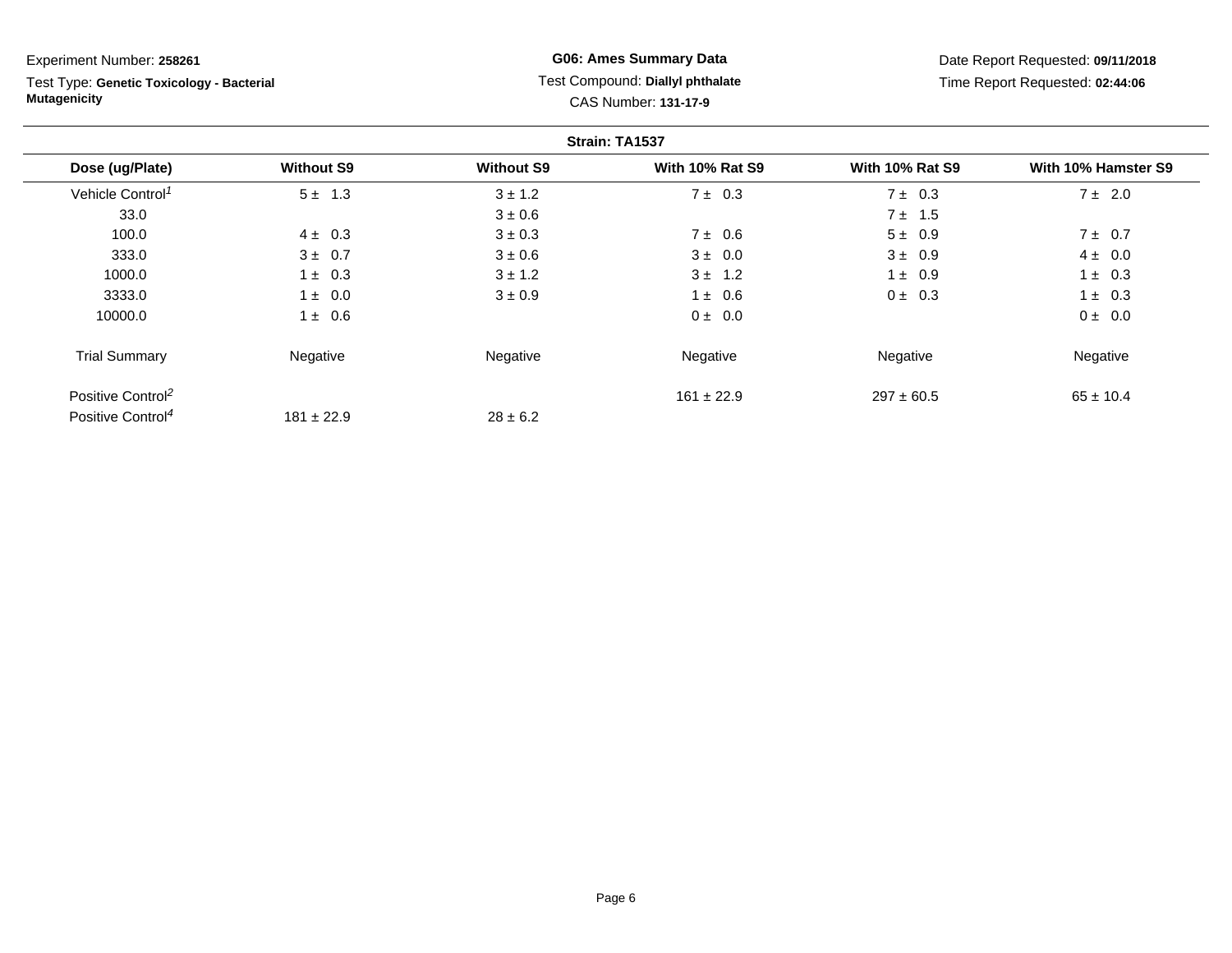Test Type: **Genetic Toxicology - Bacterial Mutagenicity**

| Dose (ug/Plate)                                                | With 10% Hamster S9 |
|----------------------------------------------------------------|---------------------|
| Vehicle Control <sup>1</sup>                                   | $10 \pm 1.7$        |
| 33.0                                                           | $11 \pm 3.0$        |
| 100.0                                                          | $16 \pm 2.8$        |
| 333.0                                                          | $11 \pm 2.6$        |
| 1000.0                                                         | $4 \pm 1.8$         |
| 3333.0                                                         | $3 \pm 1.5$         |
| 10000.0                                                        |                     |
| <b>Trial Summary</b>                                           | Negative            |
| Positive Control <sup>2</sup><br>Positive Control <sup>4</sup> | $125 \pm 6.1$       |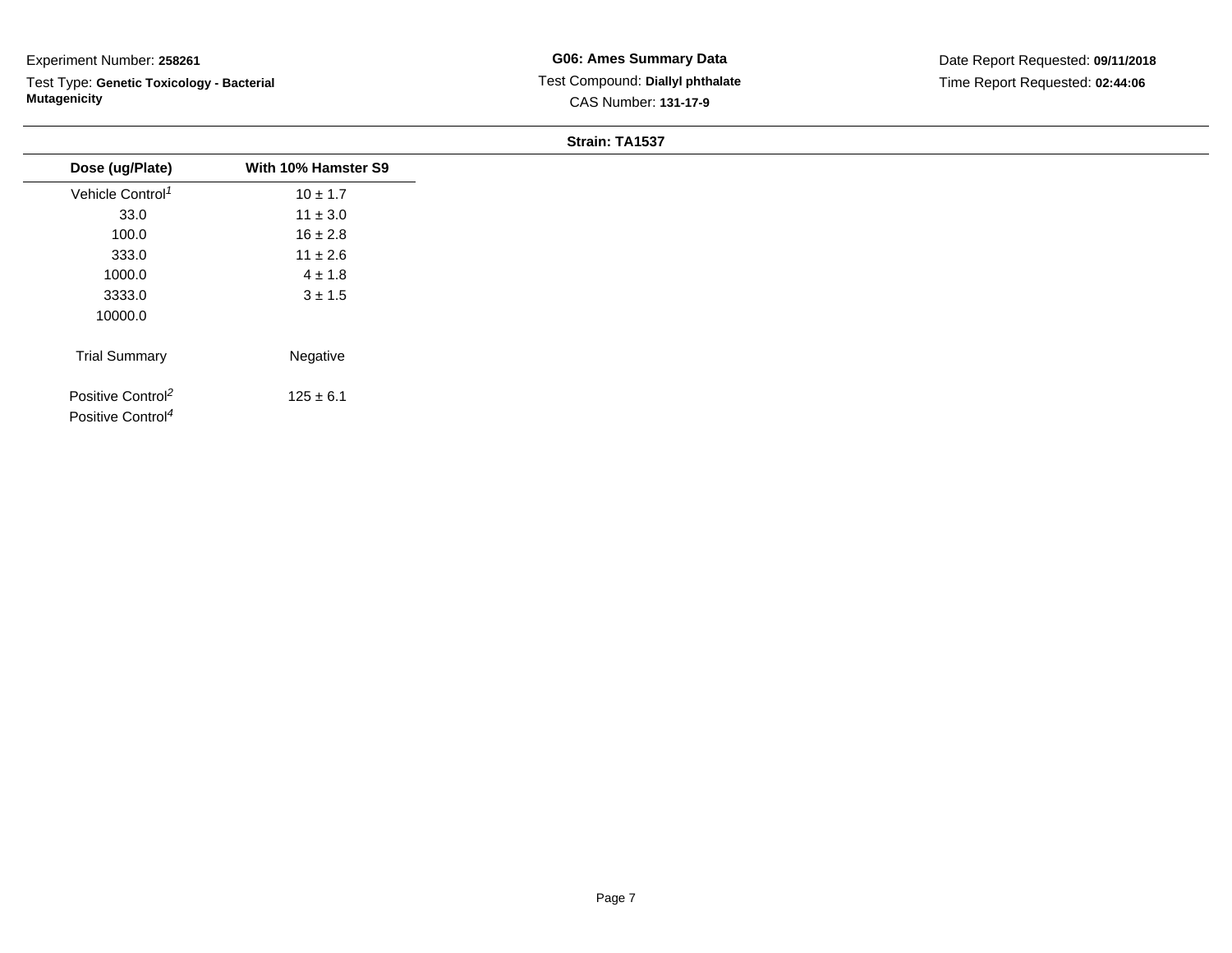Test Type: **Genetic Toxicology - Bacterial Mutagenicity**

## **G06: Ames Summary Data** Test Compound: **Diallyl phthalate**CAS Number: **131-17-9**

|                               |                   |                   | <b>Strain: TA98</b>    |                        |                     |
|-------------------------------|-------------------|-------------------|------------------------|------------------------|---------------------|
| Dose (ug/Plate)               | <b>Without S9</b> | <b>Without S9</b> | <b>With 10% Rat S9</b> | <b>With 10% Rat S9</b> | With 10% Hamster S9 |
| Vehicle Control <sup>1</sup>  | $16 \pm 1.7$      | $14 \pm 2.5$      | $18 \pm 4.0$           | $19 \pm 1.8$           | $20 \pm$<br>3.8     |
| 33.0                          |                   |                   |                        | $27 \pm 1.2$           |                     |
| 100.0                         | $15 \pm 5.5$      | $12 \pm 1.5$      | $13 \pm 1.2$           | $15 \pm 6.1$           | 5±<br>1.2           |
| 333.0                         | $11 \pm 0.9$      | $12 \pm 2.0$      | $6 \pm 1.0$            | $7 \pm 0.7$            | 6±<br>1.2           |
| 1000.0                        | $6 \pm 0.6$       | $7 \pm 2.5$       | $10 \pm 2.0$           | $7 \pm 2.5$            | $2 \pm$<br>0.3      |
| 3333.0                        | $13 \pm 1.8$      | $11 \pm 2.6$      | $0 \pm 0.0$            | Toxic                  | 0.3<br>$1 \pm$      |
| 10000.0                       | $7 \pm 2.6$       | $13 \pm 5.1$      | $0 \pm 0.0$            |                        | 0.6<br>$1 \pm$      |
| <b>Trial Summary</b>          | Negative          | Negative          | Negative               | Negative               | Negative            |
| Positive Control <sup>2</sup> |                   |                   | $749 \pm 57.6$         | $554 \pm 19.1$         | $1467 \pm 166.9$    |
| Positive Control <sup>5</sup> | $206 \pm 9.6$     | $156 \pm 8.8$     |                        |                        |                     |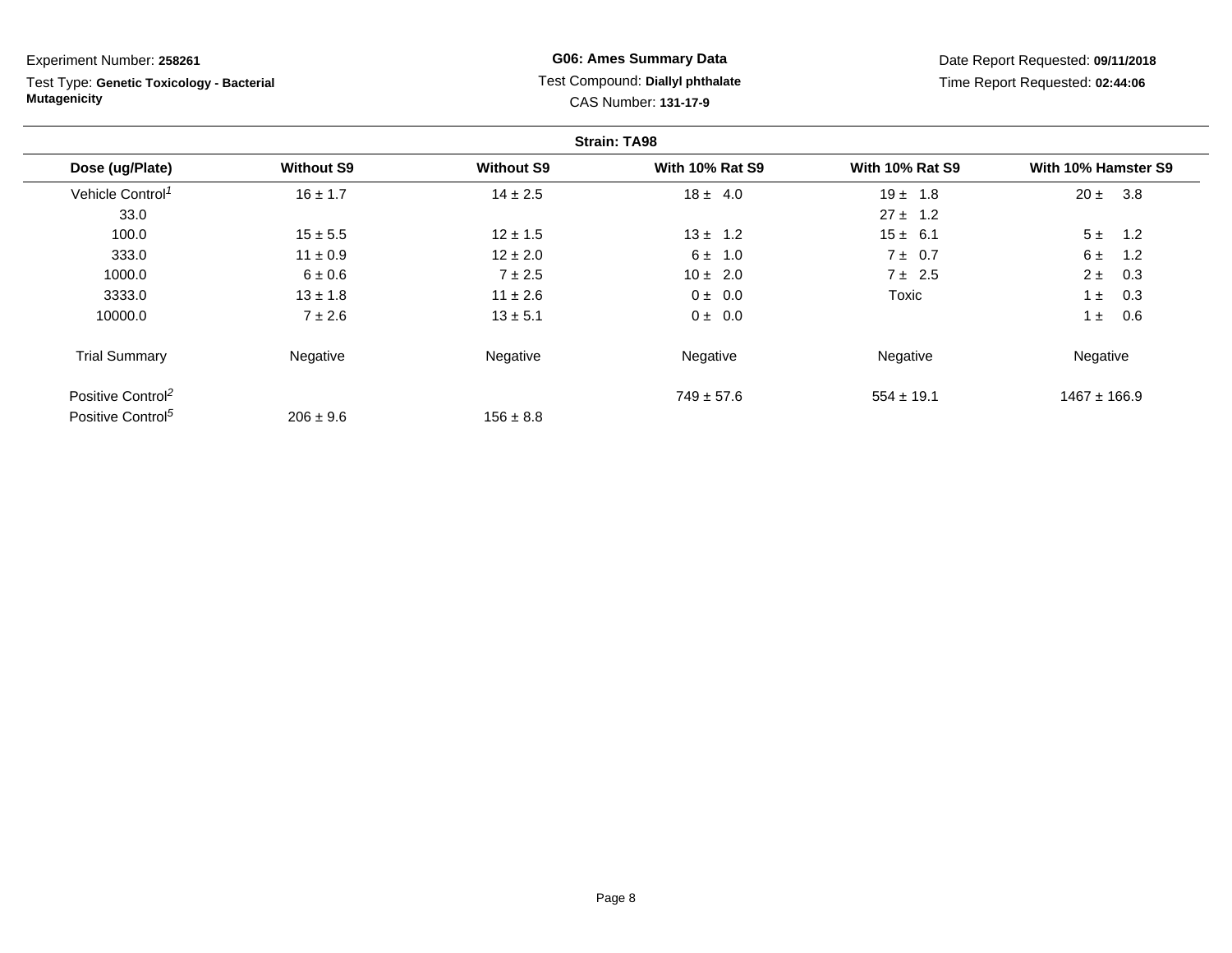Test Type: **Genetic Toxicology - Bacterial Mutagenicity**

**G06: Ames Summary Data** Test Compound: **Diallyl phthalate**CAS Number: **131-17-9**

Date Report Requested: **09/11/2018**Time Report Requested: **02:44:06**

| With 10% Hamster S9<br>$18 \pm 1.2$<br>$12 \pm 0.9$<br>$7 \pm 0.7$<br>$5 \pm 1.2$<br>$3 \pm 0.7$<br>$1 \pm 0.0$<br>Negative<br>$1268 \pm 47.6$ |                                                                |  |
|------------------------------------------------------------------------------------------------------------------------------------------------|----------------------------------------------------------------|--|
|                                                                                                                                                | Dose (ug/Plate)                                                |  |
|                                                                                                                                                | Vehicle Control <sup>1</sup>                                   |  |
|                                                                                                                                                | 33.0                                                           |  |
|                                                                                                                                                | 100.0                                                          |  |
|                                                                                                                                                | 333.0                                                          |  |
|                                                                                                                                                | 1000.0                                                         |  |
|                                                                                                                                                | 3333.0                                                         |  |
|                                                                                                                                                | 10000.0                                                        |  |
|                                                                                                                                                | <b>Trial Summary</b>                                           |  |
|                                                                                                                                                | Positive Control <sup>2</sup><br>Positive Control <sup>5</sup> |  |